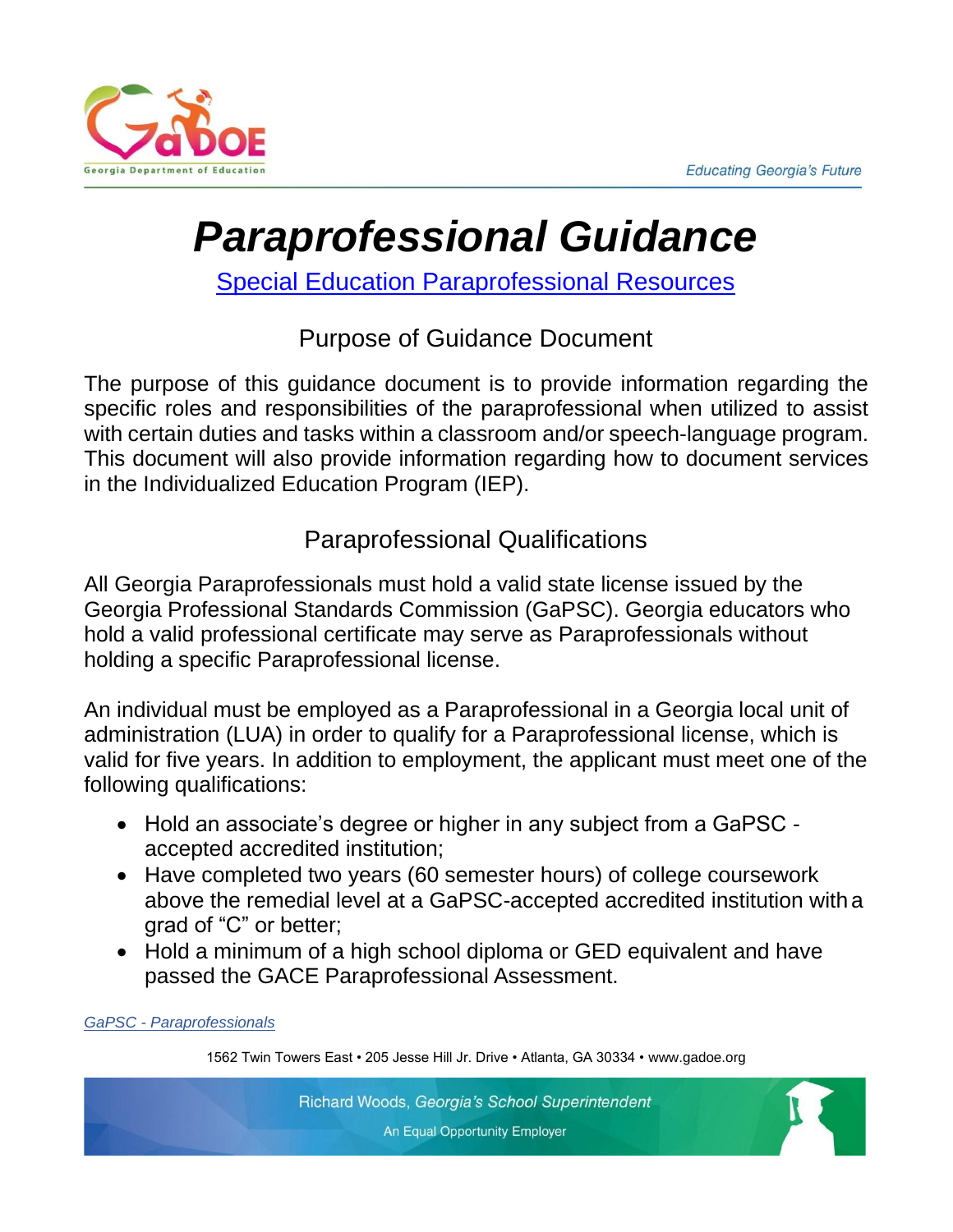#### **Overview**

Georgia Professional Standards Commission (GaPSC) and Georgia Department of Education (GaDOE) **do not** recognize Speech-Language Pathology Aides or Assistants. Currently, GaDOE has a board rule that contains guidance regarding the use of a Communication Paraprofessional, which is located under the Speech-Language Impairment eligibility rule. Although, the board rule contains guidance regarding the use of a paraprofessional to support the speechlanguage program, this should not be interpreted to mean that there is a separate certification or different set of allowable duties and responsibilities for those paraprofessionals. The paraprofessional providing support under the direction of a speech-language pathologist is the same as a paraprofessional providing support under the direction of a certified teacher. GaPSC **does not** have a certificate for a Communication Paraprofessional. The approved certificate is for a Paraprofessional.

Georgia State Rules: Eligibility Determination and Categories of Eligibility [160-4-](http://archives.doe.k12.ga.us/DMGetDocument.aspx/160-4-7-.05_Eligibility_3-31-10.pdf?p=6CC6799F8C1371F652A505DFC2E6E9873664C9C07475C448B6F4C484C7DA08A6&Type=D) 7- [\(doe.k12.ga.us\)](http://archives.doe.k12.ga.us/DMGetDocument.aspx/160-4-7-.05_Eligibility_3-31-10.pdf?p=6CC6799F8C1371F652A505DFC2E6E9873664C9C07475C448B6F4C484C7DA08A6&Type=D)

*Communication Paraprofessionals: A communication paraprofessional is an adjunct to the Speech Language Pathologist (SLP) and assists with certain duties and tasks within the speech-language program. The communication paraprofessional is under the supervision of a certified or licensed SLP. The communication paraprofessional cannot carry their own caseload, nor do they increase the certified SLP's caseload outside of a self-contained classroom. The primary responsibility for the delivery of services, as indicated on the IEP, remains with the certified or licensed SLP. Children who receive services from the communication paraprofessional shall also receive services from the supervising SLP and/or licensed or certified SLP a percentage of the time designated in the IEP for speech-language services, but no less than one hour per month. Each LEA should develop and implement procedures for the training, use and supervision of communication paraprofessionals.*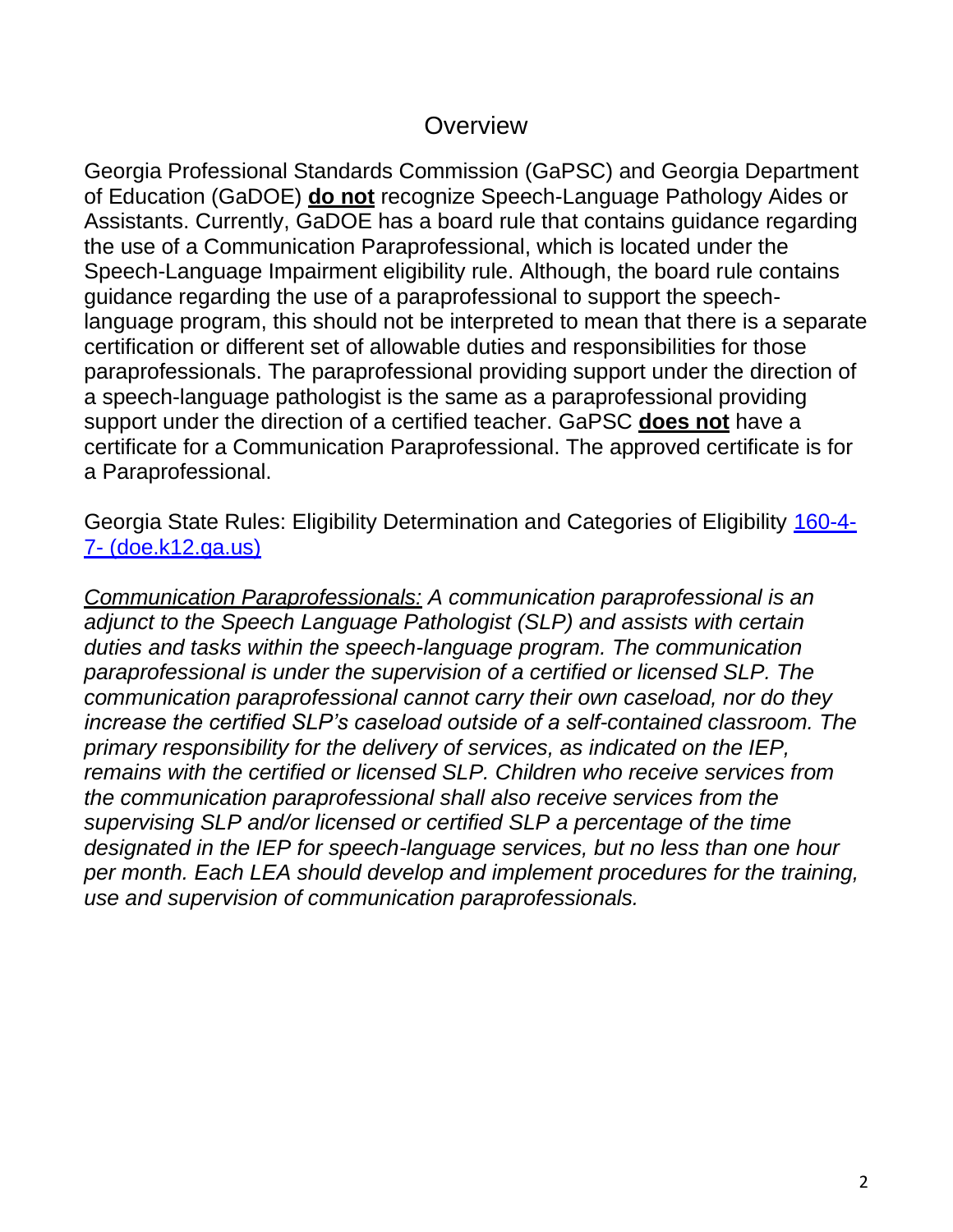#### Paraprofessional Guidance for Special Education Services and Supports

The paraprofessional *shall only* engage in those duties and tasks planned, designed, and supervised by a certified or licensed speech-language pathologist or teacher, to include the following:

- assist with classroom management, such as by organizing instructional materials,
- provide instructional assistance in a computer laboratory,
- conduct parental involvement activities,
- provide instructional support in a library or media center,
- act as a translator, or
- provide instructional support services under the direct supervision of a highly qualified teacher. *[Title I, Section 1119(g)(2)]*

*U.S. Department of Education:* Paraprofessionals - [Office of Elementary and Secondary Education](https://oese.ed.gov/offices/office-of-discretionary-grants-support-services/effective-educator-development-programs/paraprofessionals/) Title I Paraprofessionals Non-Regulatory Guidance

The paraprofessional *shall not* engage in the following duties and tasks, to include:

- Paraprofessionals *cannot* carry their own caseload. The primary responsibility for the delivery of services remains with the certifiedor licensed Speech-Language Pathologist (SLP) or teacher.
- Not represent himself/herself as a speech-language pathologist or a teacher.
- Not perform standardized or non-standardized diagnostic tests or formal or informal evaluations.
- Not participate in Individualized Education Program (IEP) meetings without the presence of the supervising speech-language pathologist or teacher.
- Not provide interpretative information to the student, the parents of the student, or others regarding the student's status or services.
- Not write, develop, or modify a student's IEP.
- Not sign any formal documents in lieu of the supervising speech-language pathologist or teacher.
- Not identify student for service, exit a student from special education services and supports or determine the need for additional services.
- Not disclose confidential information either orally or in writing to anyone other than the supervising speech-language pathologist or teacher.